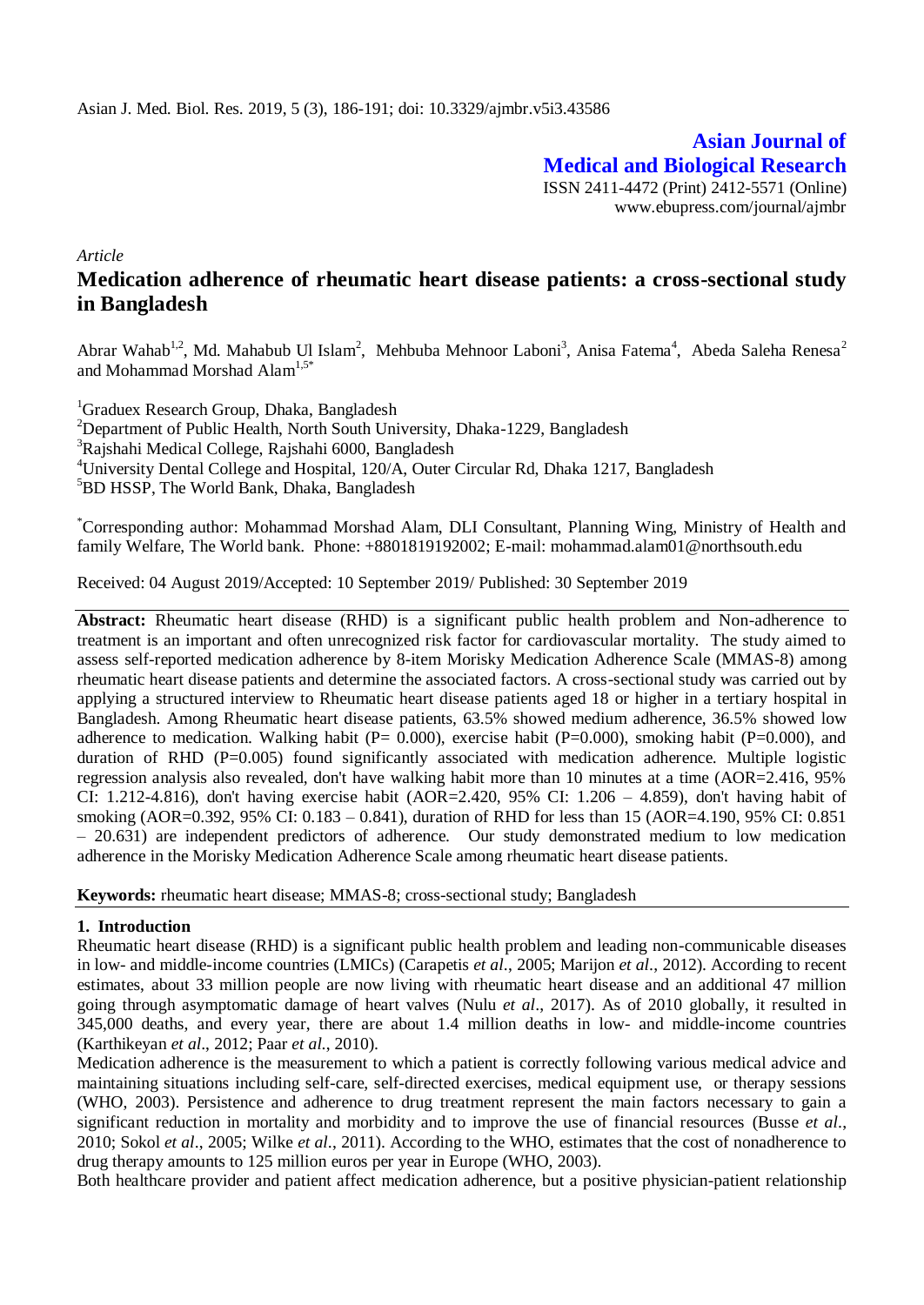plays a vital role in improving adherence (APA Highlights Newsletter, n.d.; Retrieved from https://www.jemds.com/data\_pdf/1\_Dr manmohandesai pharmocology final.pdf). Several critical barriers to lower adherence has been demonstrated in previously conducted studies includes of modern medication regimens complexity, not understanding benefits of treatment, side effects, high price of medicine, poor satisfaction towards the treatment and lack of communication with doctor or lack of trust between a health care provider and patients (Berhe *et al*., 2017; Elliott and Marriott, 2009).

Much of the morbidity and mortality due to RHD can be prevented by existing therapies (Carapetis *et al*., 2013). Several old reports from developing countries have documented inadequate adherence to secondary prophylaxis and poor control of OAC therapy (Engelman *et al*., 2016; Oldgren *et al*., 2014).

Therefore, our present study was conducted to determine the self-reported medication adherence by validated Bengali version of 8-item Morisky Medication Adherence Scale (MMAS-8) among rheumatic heart disease patients and determine the associated factors.

### **2. Materials and Methods**

### **2.1. Study design, setting and period**

A hospital-based cross-sectional survey was carried out by applying a structured interview of Rheumatic heart disease patients. Adherence was to medication was measured by the eight-item Morisky Medication Adherence Scale (MMAS-8), translated into Bengali and validated for the present study (Morisky and Green, 1986). The interviews occurred between November and December of 2017 at the National Center for the Control of

Rheumatic Fever and Heart Diseases (NCCRF/HD), a selected tertiary level hospital in Dhaka, Bangladesh. We selected patients aged 18 or higher with a confirmed diagnosis of Rheumatic heart disease and continuing medication, attended in the out-door of the NCCRF/HD.

#### **2.2. Sample size estimation**

Considering the study of Islam et al., where 20% of the RHD patients found therapeutic non-compliant, as well as the absolute accuracy of 5% and confidence interval of 95%, a sample of 232 individuals, was determined (Islam and Majumder, 2016). By taking 5% more samples, our sample size became 244.

#### **2.3. Ethical approval**

The Ethics Review Committee of the Department of Public health, North South University approved the protocol for this study of. Written informed consent was taken from each of the participants during data collection.

#### **2.4. Data collection and analysis**

We adopted a purposive sampling method to select the study participants. The degree of adherence was determined according to the score resulting from the sum of all the correct answers; Scores:  $>2 =$  low adherence, 1 or 2 = medium adherence,  $0 =$  high adherence (Morisky DE, Green LW, 1986). As we did not get any patientreported high adherence to medication, so patient adherence was dichotomized into two groups: low adherence versus medium adherence. Data were checked for completeness and consistency, entered, cleaned in Microsoft XL (version 2013) and analyzed using SPSS statistical package software (version 23).

To summarize data, descriptive statistics like frequencies and percentages were used. Logistic regression used to calculate adjusted odds ratio. We set the P values of less than 0.05 for Statistical significance.

## **3. Results**

We had selected 244 patients, eight of whom declined to participate in the study, and finally, we were able to include 230 patients due to the incompleteness of interviews. The mean age of patients was 34.88 years  $(±)$ 11.966), with a minimum age of 18 and a maximum of 75 years, and the majority (56.5%) of them were females. Most of the study participants (73.9%) were married, and the majority (61.7%) were of normal weight. 13.5% of the study participants were graduate, and 8.3% found illiterate.

On the other hand, 45.7% were of the patients were found to walk regularly for more than 10 minutes at a time. 40% of study participants do regular physical exercise other than walking. However, 34.3% of the study participants were found smoker.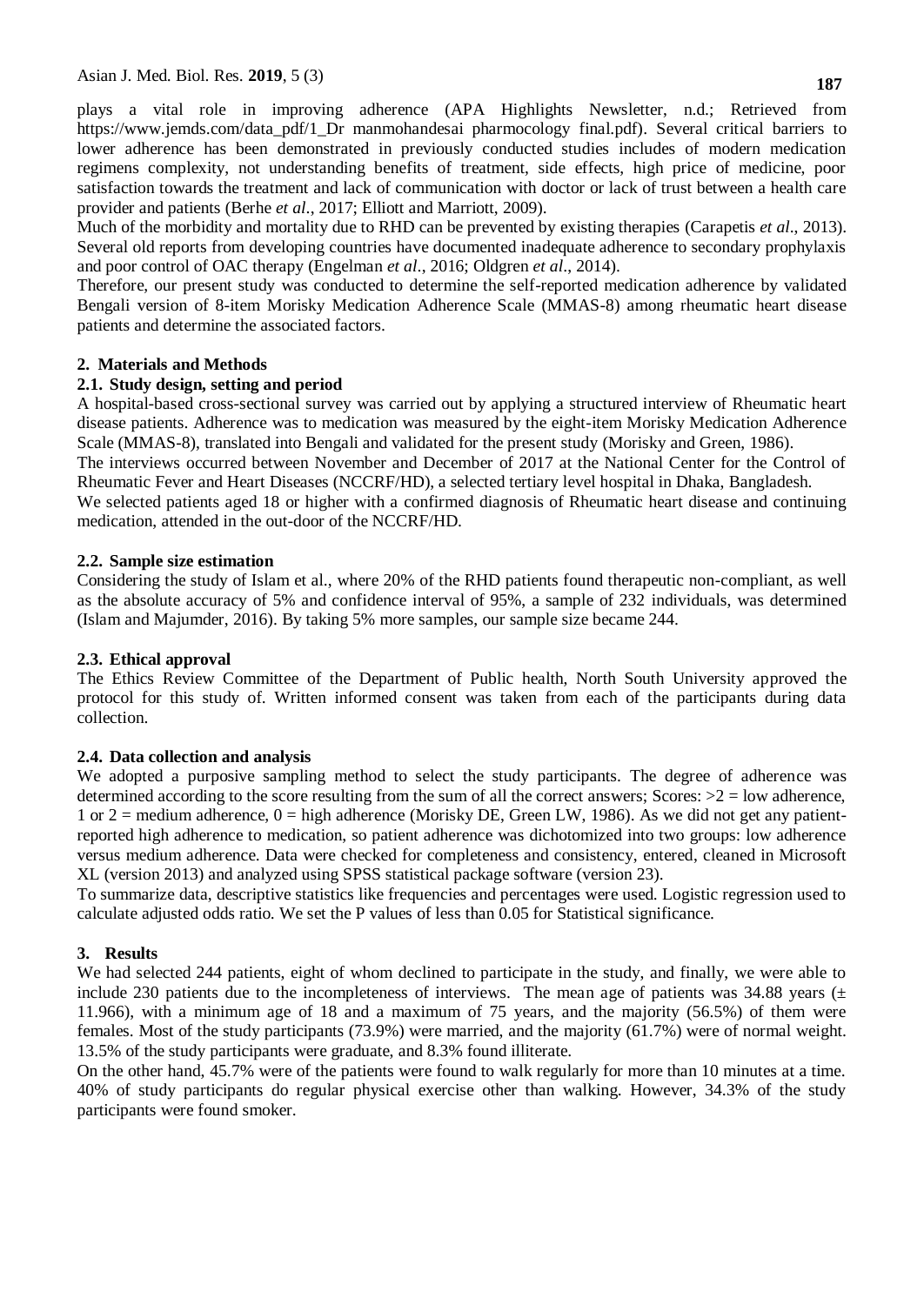Presence of other chronic diseases

| <b>Variables</b>       | Category          | <b>Medication adherence level</b>                             | Chi-square              | <b>P-Value</b>                       |          |  |
|------------------------|-------------------|---------------------------------------------------------------|-------------------------|--------------------------------------|----------|--|
|                        |                   | Low adherence                                                 | <b>Medium adherence</b> |                                      |          |  |
| Age                    | $\leq$ 40 years   | 59 (25.7%)                                                    | 92 (40.0%)              | 1.234                                | 0.267    |  |
|                        | $> 40$ years      | 25 (10.9%)                                                    | 54 (23.5%)              |                                      |          |  |
| Sex                    | Male              | 3.203<br>43 (18.7%)<br>57 (24.8%)<br>41 (17.8%)<br>89 (38.7%) |                         |                                      | 0.074    |  |
|                        | Female            |                                                               |                         |                                      |          |  |
| BMI                    | Normal            | 53 (23.0%)                                                    | 89 (38.7%)              |                                      | 0.949    |  |
|                        | Overweight        | $8(3.5\%)$                                                    | 15 (6.5%)               |                                      |          |  |
|                        | Underweight       | 23 (10.0%)                                                    | 42 (18.3%)              |                                      |          |  |
| <b>Marital Status</b>  | Unmarried/ others | 27 (11.7%)                                                    | 33 (14.3%)              | 2.517                                | 0.113    |  |
|                        | Married           | 57 (24.8%)                                                    | 113 (49.1%)             |                                      |          |  |
| Highest<br>of<br>level | Graduate          | $12(5.2\%)$                                                   | 19 (8.3%)               | 8.297                                | 0.217    |  |
| education              | Higher secondary  | $15(6.5\%)$                                                   | 20 (8.7%)               |                                      |          |  |
|                        | Secondary         | 19 (8.3%)                                                     | 19 (8.3%)               |                                      |          |  |
|                        | Lower secondary   | 13 (5.7%)                                                     | 25 (10.9%)              |                                      |          |  |
|                        | Primary           | $10(4.3\%)$                                                   | 28 (12.2%)              |                                      |          |  |
|                        | Less than primary | $7(3.0\%)$                                                    | 24 (10.4%)              |                                      |          |  |
|                        | Illiterate        | $8(3.5\%)$                                                    | 11 (4.8%)               |                                      |          |  |
| Number of family       | $\leq 4$          | 32 (13.9%)                                                    | 45 (19.6%)              | 1.267                                | 0.260    |  |
| members                | >4                | 52 (22.6%)                                                    | 101 (43.9%)             |                                      |          |  |
| Monthly family         | < 20000           | 22 (9.6%)                                                     | 36 (15.7%)              | 0.121                                | 0.942    |  |
| income (Taka)          | 20000-40000       | 45 (19.6%)                                                    | 78 (33.9%)              |                                      |          |  |
|                        | >40000            | $17(7.4\%)$                                                   | 32 (13.9%)              |                                      |          |  |
| Sleep duration         | $\leq$ 7 hours    | 30 (13.0%)                                                    | 63 (27.4%)              | 1.224<br>0.269<br>$0.000*$<br>13.467 |          |  |
|                        | $> 7$ hours       | 54 (23.5%)                                                    | 83 (36.1%)              |                                      |          |  |
| Walking habit (more    | Yes               | 25 (10.9%)                                                    | 80 (34.8%)              |                                      |          |  |
| than 10 min at a time) | N <sub>o</sub>    | 59 (25.7%)                                                    | 66 (28.7%)              |                                      |          |  |
| Exercise habit (Other  | Yes               | 21 (9.1%)                                                     | 71 (30.9%)              | $12.\overline{406}$                  | $0.000*$ |  |
| than walking)          | N <sub>o</sub>    | 63 (27.4%)<br>75 (32.6%)                                      |                         |                                      |          |  |
| Smoking habit          | Yes               | 41 (17.8%)                                                    | 38 (16.5%)              | 12.273                               | $0.000*$ |  |
|                        | N <sub>o</sub>    | 43 (18.7%)                                                    | 108 (47.0%)             |                                      |          |  |
| Number of medicine     | One               | 43 (18.7%)                                                    | 75 (32.6%)              | 0.027                                | 0.987    |  |
|                        | Two               | 39 (17.0%)                                                    | 68 (29.6%)              |                                      |          |  |
|                        | Three or more     | $2(0.9\%)$                                                    | $3(1.3\%)$              |                                      |          |  |

**Table 1. Descriptive and chi-square analysis of characteristics of Rheumatic heart disease patients.**

We have identified the mean adherence of study participants was 69.41%. Among them, 36.5% of participants' demonstrated low adherence to medication and 63.5% medium adherence. Nobody showed high adherence to medication.

Duration of RHD  $\leq 15$  years  $82 (35.7%)$  126 (54.8%) 7.896 0.005\*

No 65 (28.3%) 113 (49.1%)

 $> 15$  years  $\vert$  2 (0.9%)  $\vert$  20 (8.7%)

Yes  $19 (8.3\%)$  33 (14.3%) 0.000 0.998

We have used the chi-square test to describe individual variables that are associated with medication adherence. The analysis shows that, walking habit (more than ten minutes at a time)  $(P= 0.000)$ , exercise habit (Other than walking) (P=0.000), smoking habit (P=0.000), Duration of RHD (P=0.005) statistically significantly associated with medication adherence at 5% significance level. Besides, these female were found more therapeutic compliant than men. Patients having more than four family members are also found more adherent than having 4 or fewer family members (Table 1).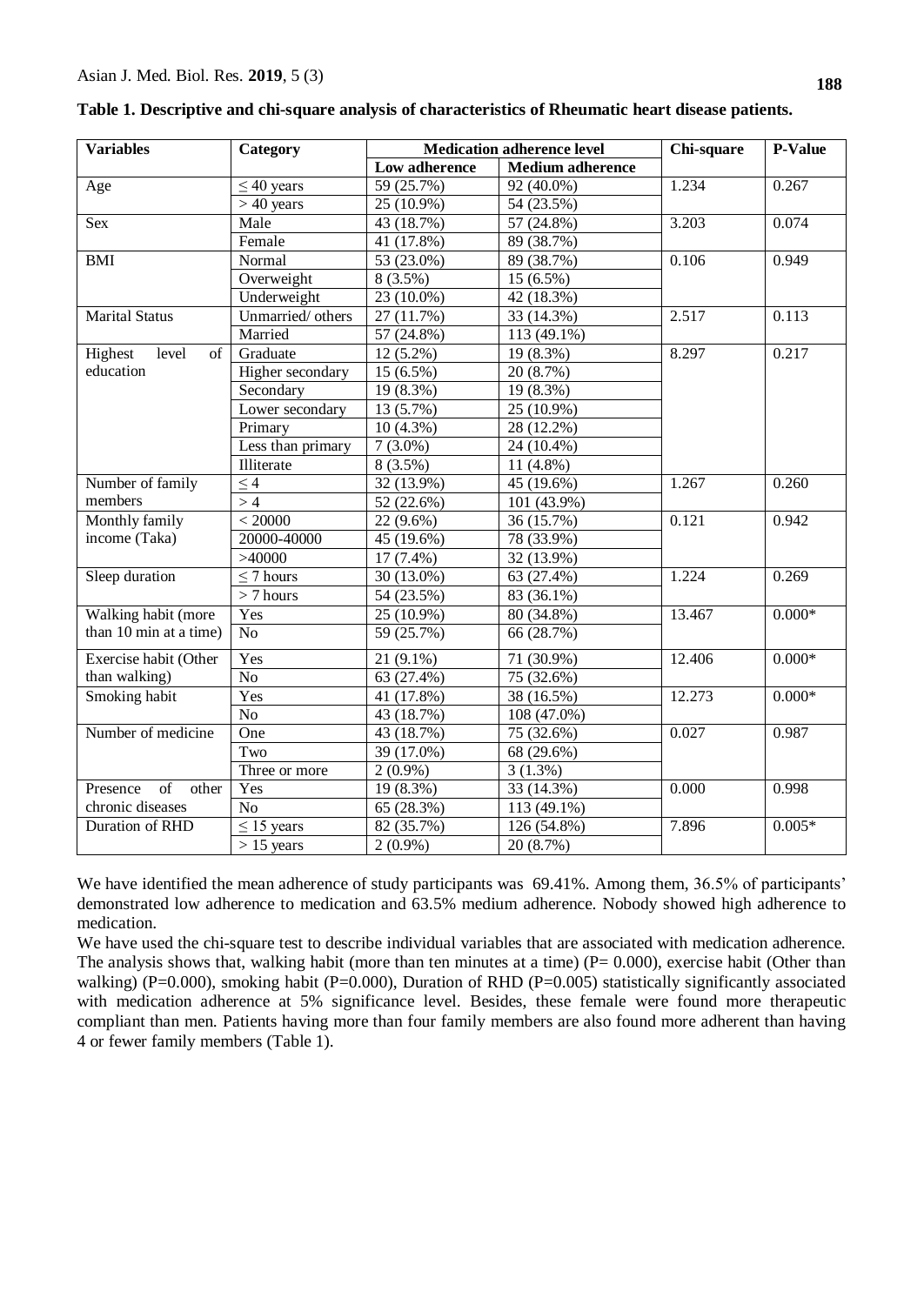| <b>Variables</b>                     | <b>Category</b>                               | <b>Estimate</b>                    | Adjusted Odds ratio (95% CI)       | P-Value  |
|--------------------------------------|-----------------------------------------------|------------------------------------|------------------------------------|----------|
| Sex                                  | $> 40$ years                                  |                                    | Reference                          |          |
|                                      | Male                                          | 0.637                              | $1.890(0.904 - 3.951)$             | 0.089    |
|                                      | Female                                        |                                    | Reference                          |          |
| <b>BMI</b>                           | Normal                                        | $-0.173$                           | $0.841(0.381 - 1.859)$             | 0.669    |
|                                      | Overweight                                    | 0.170                              | $1.185(0.353 - 3.979)$             | 0.784    |
|                                      | Underweight                                   |                                    | Reference                          |          |
| <b>Marital Status</b>                | Unmarried/others                              | 0.653                              | $1.921(0.883 - 4.179)$             | 0.097    |
|                                      | Married                                       |                                    | Reference                          |          |
| Highest level of                     | Graduate                                      | $-0.588$                           | $0.556(0.172 - 1.791)$             | 0.325    |
| education                            | Higher secondary                              | $-1.004$                           | $0.366(0.110 - 1.222)$             | 0.102    |
|                                      | Secondary                                     |                                    | Reference                          |          |
|                                      | Lower secondary                               | $-0.747$                           | $0.474(0.162 - 1.390)$             | 0.174    |
|                                      | Primary                                       | $-1.232$                           | $\overline{0.292(0.093-0.915)}$    | $0.035*$ |
|                                      | Less than primary                             | $-1.689$                           | $0.185(0.050 - 0.678)$             | $0.011*$ |
|                                      | Illiterate                                    | $-0.262$                           | $0.769(0.196 - 3.022)$             | 0.707    |
| Number of family                     | $\leq 4$                                      | 0.480                              | $1.616(0.793 - 3.294)$             | 0.187    |
| members                              | >4                                            |                                    | Reference                          |          |
| Monthly family income                | < 20000<br>$-0.078$<br>$0.925(0.350 - 2.445)$ |                                    |                                    | 0.875    |
| (Taka)                               | 20000-40000                                   | $-0.223$<br>$0.800(0.338 - 1.898)$ |                                    | 0.613    |
|                                      | >40000                                        |                                    | Reference                          |          |
| Sleep duration                       | $\leq$ 7 hours                                | $-0.448$                           | $0.639(0.321 - 1.270)$             | 0.199    |
|                                      | $> 7$ hours                                   |                                    | Reference                          |          |
| Walking habit<br>(more               | Yes                                           |                                    | Reference                          |          |
| than ten minutes at a<br>time)       | $\overline{No}$                               | 0.882                              | $2.416(1.212 - 4.816)$             | $0.012*$ |
| Exercise habit (Other                | Yes                                           |                                    | Reference                          |          |
| than walking)                        | $\overline{No}$                               | 0.884                              | $2.420(1.206 - 4.859)$             | $0.013*$ |
| Smoking habit                        | Yes                                           |                                    | Reference                          |          |
|                                      | N <sub>o</sub>                                | $-0.936$                           | $0.392(0.183 - 0.841)$             | $0.016*$ |
| Number of medicine                   | One                                           | 0.745                              | $2.106(0.268 - 16.534)$            | 0.479    |
|                                      | Two                                           | 0.744                              | $2.105(0.266 - 16.627)$            | 0.480    |
|                                      | Three or more                                 |                                    | Reference                          |          |
| $\overline{of}$<br>Presence<br>other | Yes                                           |                                    | Reference                          |          |
| chronic diseases                     | $\overline{No}$                               | $-0.256$                           | $\overline{0.774 (0.340 - 1.761)}$ | 0.541    |
| <b>Duration of RHD</b>               | $<$ 15 years                                  | 1.433                              | $4.190(0.851 - 20.631)$            | $0.048*$ |
|                                      | $\geq$ 15 years                               |                                    | Reference                          |          |

|                                                      |  |  |  |  |  |  |  |  | Table 2. Multiple logistic regression analysis of outcome variable (Therapeutic adherence) and |  |  |
|------------------------------------------------------|--|--|--|--|--|--|--|--|------------------------------------------------------------------------------------------------|--|--|
| characteristics of Rheumatic heart disease patients. |  |  |  |  |  |  |  |  |                                                                                                |  |  |

We have fitted a multiple logistic regression model to see the strength of association and significant predictors of low medication adherence. Very similar results observed in our adjusted model and all significant predictors of the chi-square analysis remained statistically significant. Patients don't have a walking habit (more than ten minutes at a time) have a higher risk of being low adherent to medication (AOR=2.416, 95% CI: 1.212-4.816). Similarly, patients not having an exercise habit (Other than walking) (AOR=2.420, 95% CI: 1.206 – 4.859), having the habit of smoking also have a higher risk of being low adherent to medication. Moreover, Patients having RHD for less than 15 years are found less adherent to medication (AOR=4.190, 95% CI: 0.851 – 20.631) (Table 2).

#### **4. Discussion**

Previously, many studies have been evolved to determine the level of therapeutic compliance among rheumatic heart disease patients (de Dassel *et al*., 2017; Engelman *et al*., 2016). Adherence usually driven by multiple factors, and best understood using a system approach considering socioeconomic, healthcare, condition, therapy, and patient-related factors (WHO, 2003). A wide range of variables targetted in these studies makes comparison particularly tricky and complicated, moreover highlights the necessity of standardized indicators to evaluate adherence. In our study, the mean adherence to medication was 69.41%, which is higher than another study conducted in an aboriginal community in Australia (Stewart *et al*., 2007). Here, 36.5% of participants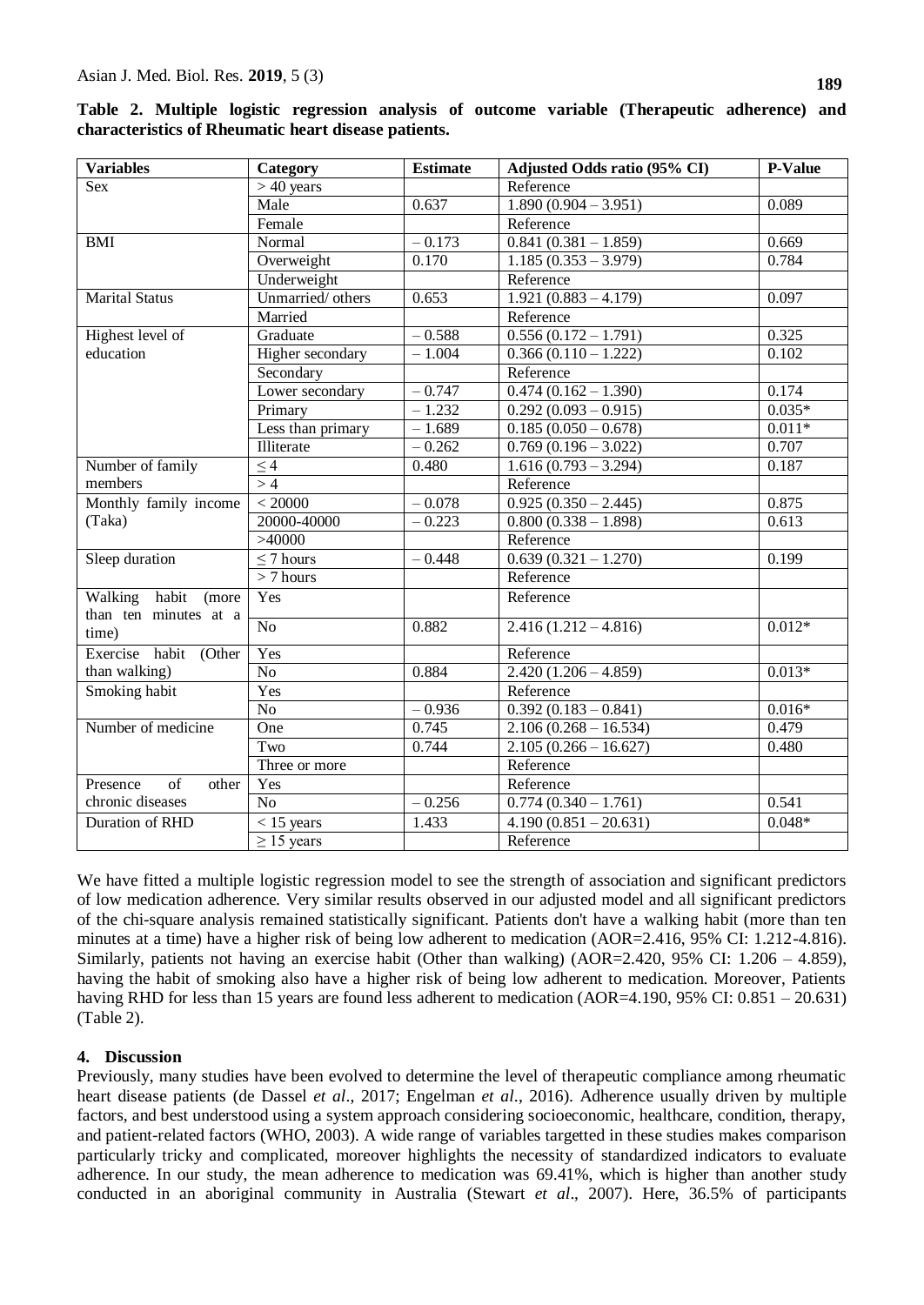demonstrated low adherence to medication and 63.5% medium adherence. Nobody showed high adherence to medication. These findings are comparable to some other studies conducted in different parts of the world and Bangladesh (Engelman *et al*., 2016; Gasse *et al*., 2013; Islam and Majumder, 2016).

Our result shows that walking habit (more than ten minutes at a time)  $(P= 0.000)$ , exercise habit (Other than walking) (P=0.000), smoking habit (P=0.000), Duration of RHD (P=0.005) statistically significantly associated with medication adherence. Patients with higher diagnosis duration  $(\geq 15)$  were more likely to be adherent compared to patients with lower diagnosis duration (<15). This outcome was similar to the studies conducted in Canada (Kholdebarin *et al*., 2008), USA (Boland *et al*., 2014; Dreer *et al*., 2012), and Germany (Welge-Lussen *et al*., 2015). Our result demonstrated that walking habit and exercise habit other than walking has a significant association with medication adherence, from our perspective the reason could be very simple but elegant, which is, people who regularly exercise or at least walk regularly to keep them healthy are concerned about their health. This ultimately leads them to proper uses and maintenance of their daily or diseased based medication, which ends with having a higher percentage of adherence towards their treatment. On the flip side, people with the habit of smoking is also strongly associated with low medication adherence, and they usually tend to care less about their health. This one habit of smoking exhibits that people with a habit of smoking have lesser concerned about their health and uses of their medication which was found in a study that was done in Appalachia in 2010 (Basta *et al*., 2012). Which in the end, comes down to a low percentage of adherence to medication.

#### **5. Conclusions**

In our study, we have found medium to a low level of medication adherence among patients with rheumatic heart disease. There are various factors like walking habit, exercise habit, smoking habit, and duration of RHD have a strong association with medication adherence. So from the findings of our results, we can confidently say that if our healthcare providers take these associated factors into their consideration and discuss on these factors with their patients, before giving their patients any treatment will surely help to improve medication adherence among rheumatic heart disease patients. These findings highlight to seek for possible future research and studies to identify and to understand the mechanisms of underlying lower adherence to the medication of rheumatologic heart disease. Therefore, it will create the opportunity to discover an improved intervention for patients with RHD as well as the chance to enhance medication adherence in RHD patients.

#### **Conflict of interest**

None to declare.

#### **References**

Basta T, A Bansah and HD Holben, 2012. Relationship between smoking and medication adherence among individuals living with HIV in rural Appalachia. *140st APHA Annual Meeting and Exposition*. Retrieved from

https://www.researchgate.net/publication/266776958\_Relationship\_between\_smoking\_and\_medication\_adh erence\_among\_individuals\_living\_with\_HIV\_in\_rural\_Appalachia

- Berhe DF, K Taxis, FM Haaijer-Ruskamp, A Mulugeta, YT Mengistu, JGM Burgerhof and PGM Mol, 2017. Impact of adverse drug events and treatment satisfaction on patient adherence with antihypertensive medication - a study in ambulatory patients. Br. J. Clin. Pharmacol., 83: 2107–2117.
- Boland MV, DS Chang, T Frazier, R Plyler and DS Friedman, 2014. Electronic Monitoring to Assess Adherence With Once-Daily Glaucoma Medications and Risk Factors for Nonadherence. JAMA Ophthalmology, 132: 838.
- Busse R, D Scheller-kreinsen and A Zentner, 2010. Tackling Chronic: Strategies, interventions and challenges. European Observatory on Health Systems and Policies.
- Carapetis JR, BM Mayosi and EL (n.d.) Kaplan, 2013. Controlling rheumatic heart disease in developing countries. Cardiovascular Journal of South Africa, 17: 164–165.
- Carapetis JR, AC Steer, EK Mulholland and M Weber, 2005. The global burden of group A streptococcal diseases. Lancet Infect. Dis., 5: 685–694.
- de Dassel JL, MT Fittock, SC Wilks, JE Poole, JR Carapetis and AP Ralph, 2017. Adherence to secondary prophylaxis for rheumatic heart disease is underestimated by register data. PLOS ONE, 12: e0178264.
- Dreer LE, C Girkin and SL Mansberger, 2012. Determinants of medication adherence to topical glaucoma therapy. Journal of Glaucoma, 21: 234–240.

Elliott RA and JL Marriott, 2009. Standardised assessment of patients' capacity to manage medications: a